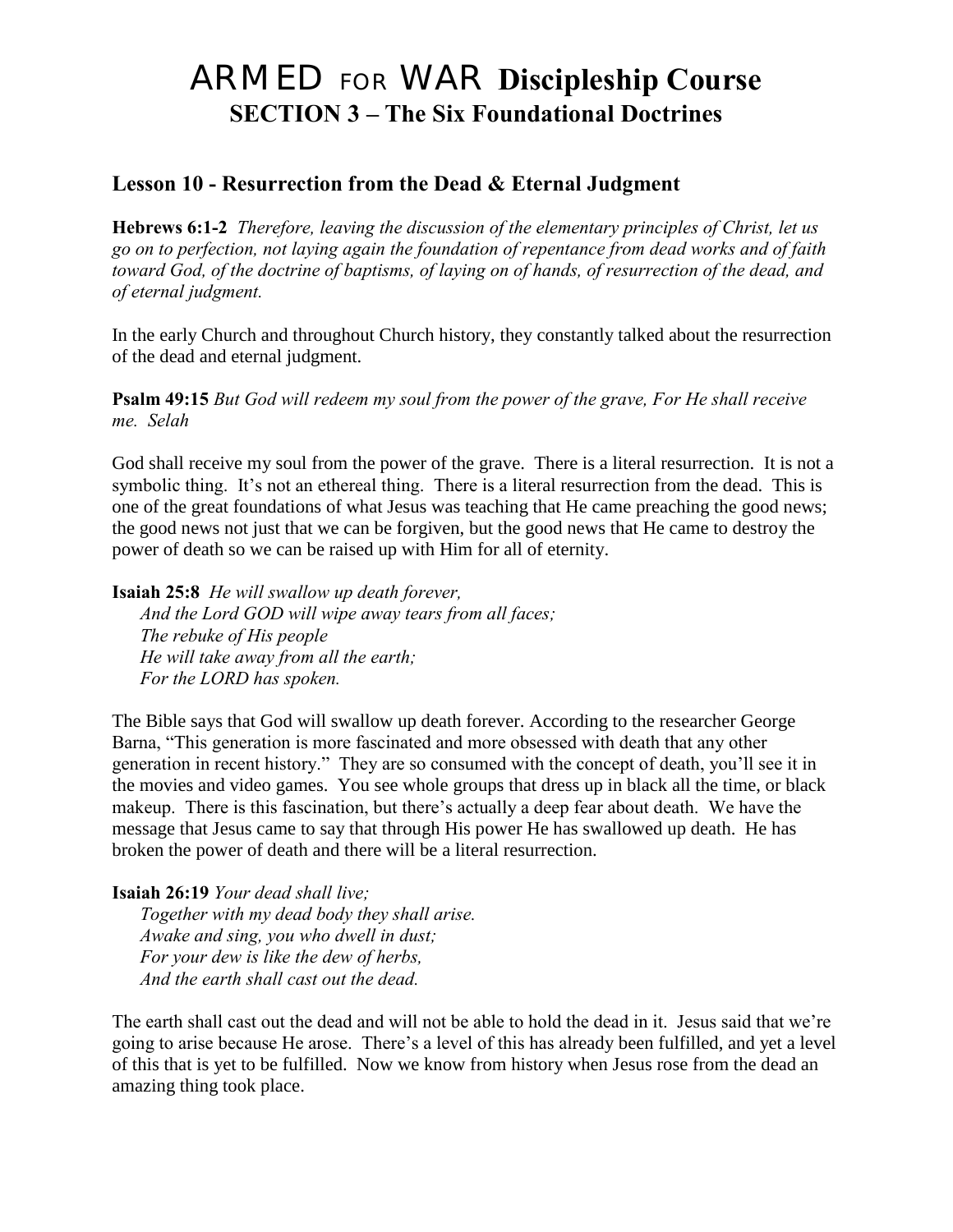### **When Jesus rose from the dead, what amazing thing took place?**

When Jesus was raised from the dead there was such power of life that flowed through His body that life shot through the ground and started causing other people to pop up out of the grave. They were seen walking in the streets. They rose up when Jesus rose up and that was the foreshadow of the coming resurrection of the dead.

**Daniel 12:2** *And many of those who sleep in the dust of the earth shall awake, Some to everlasting life, Some to shame and everlasting contempt.*

There's going to be a resurrection, but not everyone is going to live with Him for an eternity. Some of them will be raised to everlasting life, but some to shame and contempt. There is coming a resurrection. You know the Bible talks about that we should mourn at birth and rejoice at death, and yet we do totally the opposite. We rejoice at birth and we mourn at death.

**Matthew 22:31-32** *But concerning the resurrection of the dead, have you not read what was spoken to you by God, saying, "I am the God of Abraham, the God of Isaac, and the God of Jacob"? God is not the God of the dead, but of the living."*

They are alive! They exist. People are always asking is there life after death? Yes there is, but let me phrase it this way: there is existence after death. You are either going to exist in eternal life with God, or you are going to exist in eternal judgment in the belly of Hell. And that is up to your choice and what you do with your life. But there is a resurrection from the dead.

**1 John 3:2-3** *Beloved, now we are children of God; and it has not yet been revealed what we shall be, but we know that when He is revealed, we shall be like Him, for we shall see Him as He is. And everyone who has this hope in Him purifies himself, just as He is pure.*

The Bible says those that have this hope of resurrection will purify themselves.

**Proverbs 29:18 (KJV)** *Where there is no vision, the people perish: but he that keepeth the law, happy is he.*

The word "perish" there literally means to become unrestrained or undisciplined.

**Proverbs 29:18** *Where there is no revelation, the people cast off restraint; But happy is he who keeps the law.*

When there is no prophetic insight, when there is no vision of the future, when there is no revelation of the purpose of God, the people become undisciplined/unrestrained. But when we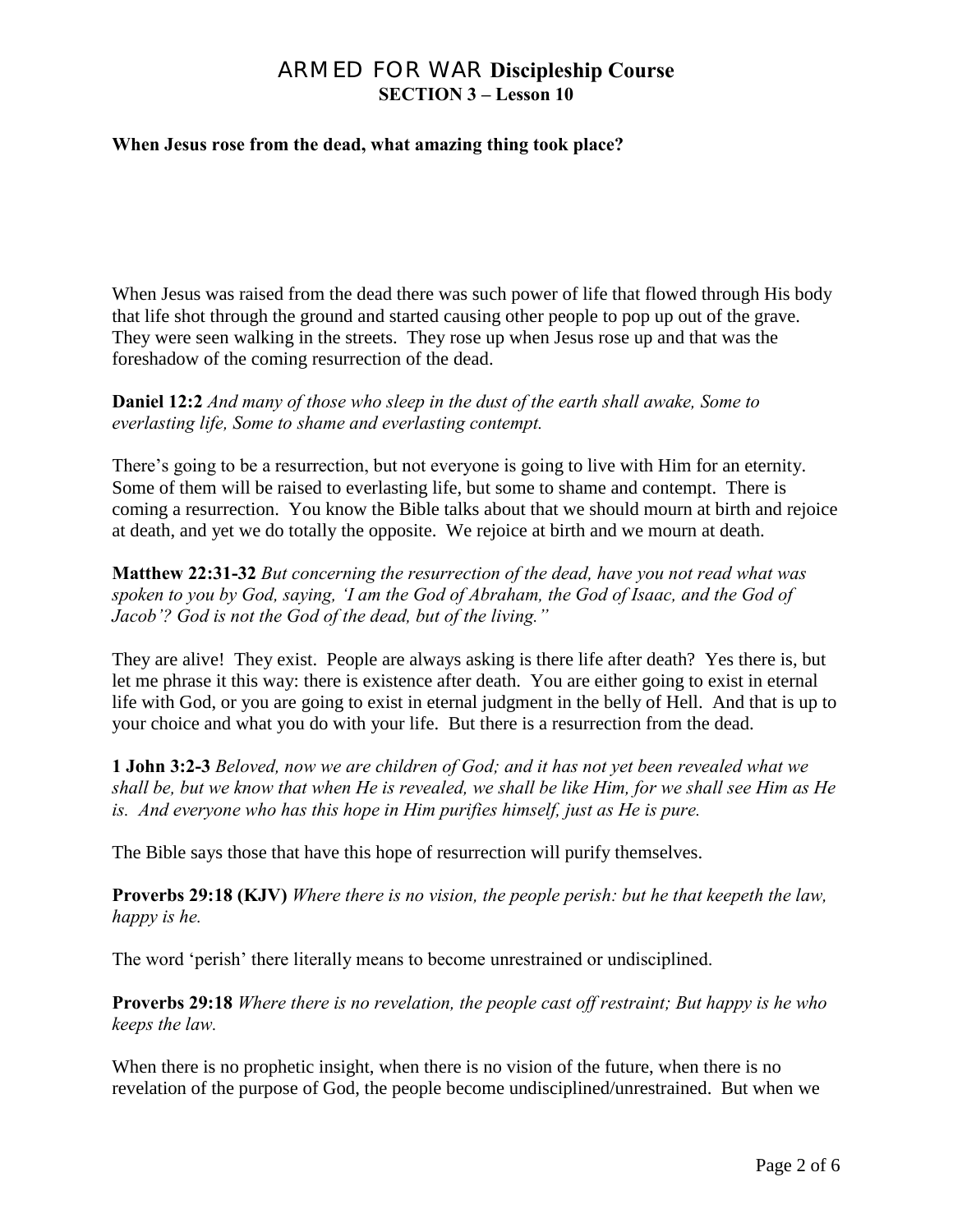have a hope of a resurrection, a hope of an eternity with Him, a hope of never dying then we will not fear sickness. We will not fear pain. We will not fear what man can do to us and we will not be wrapped up in the things of this world, because we know they are temporary. They will have no power. And when we have this hope it gives us the power and the force to walk in purity.

> *Faith is the substance of things hoped for, and if you don"t have hope you can"t have faith.*

If you have no hope there"s nothing for faith to attach itself to. The hope of a resurrection and life with Jesus will drive you to want to live holy.

That's why one of the great deceptions that we have in our day today is that most of the teaching that"s coming from the pulpits in America is about how you can be successful in this life. But the early Church preached about the next life. The Bible says, "Set your mind on things above, not things on the earth." (Colossians 3:2) When you get your mind, focus, and hope on eternal things there"s a power released in you that will allow you to walk pure before God. The resurrection of the dead should be a message that we preach constantly. It is a glorious, breakthrough understanding.

**John 5:19-29** *Then Jesus answered and said to them, "Most assuredly, I say to you, the Son can do nothing of Himself, but what He sees the Father do; for whatever He does, the Son also does in like manner. For the Father loves the Son, and shows Him all things that He Himself does; and He will show Him greater works than these, that you may marvel. For as the Father raises the dead and gives life to them, even so the Son gives life to whom He will. For the Father judges no one, but has committed all judgment to the Son, that all should honor the Son just as they honor the Father. He who does not honor the Son does not honor the Father who sent Him. "Most assuredly, I say to you, he who hears My word and believes in Him who sent Me has everlasting life, and shall not come into judgment, but has passed from death into life. Most assuredly, I say to you, the hour is coming, and now is, when the dead will hear the voice of the Son of God; and those who hear will live. For as the Father has life in Himself, so He has granted the Son to have life in Himself, and has given Him authority to execute judgment also, because He is the Son of Man. Do not marvel at this; for the hour is coming in which all who are in the graves will hear His voice and come forth—those who have done good, to the resurrection of life, and those who have done evil, to the resurrection of condemnation.*

## **What two events are going to take place at the resurrection of the dead?**

**Isaiah 34:8-10** *For it is the day of the LORD"s vengeance, The year of recompense for the cause of Zion. Its streams shall be turned into pitch, And its dust into brimstone; Its land shall become burning pitch. It shall not be quenched night or day; Its smoke shall ascend forever. From generation to generation it shall lie waste; No one shall pass through it forever and ever.*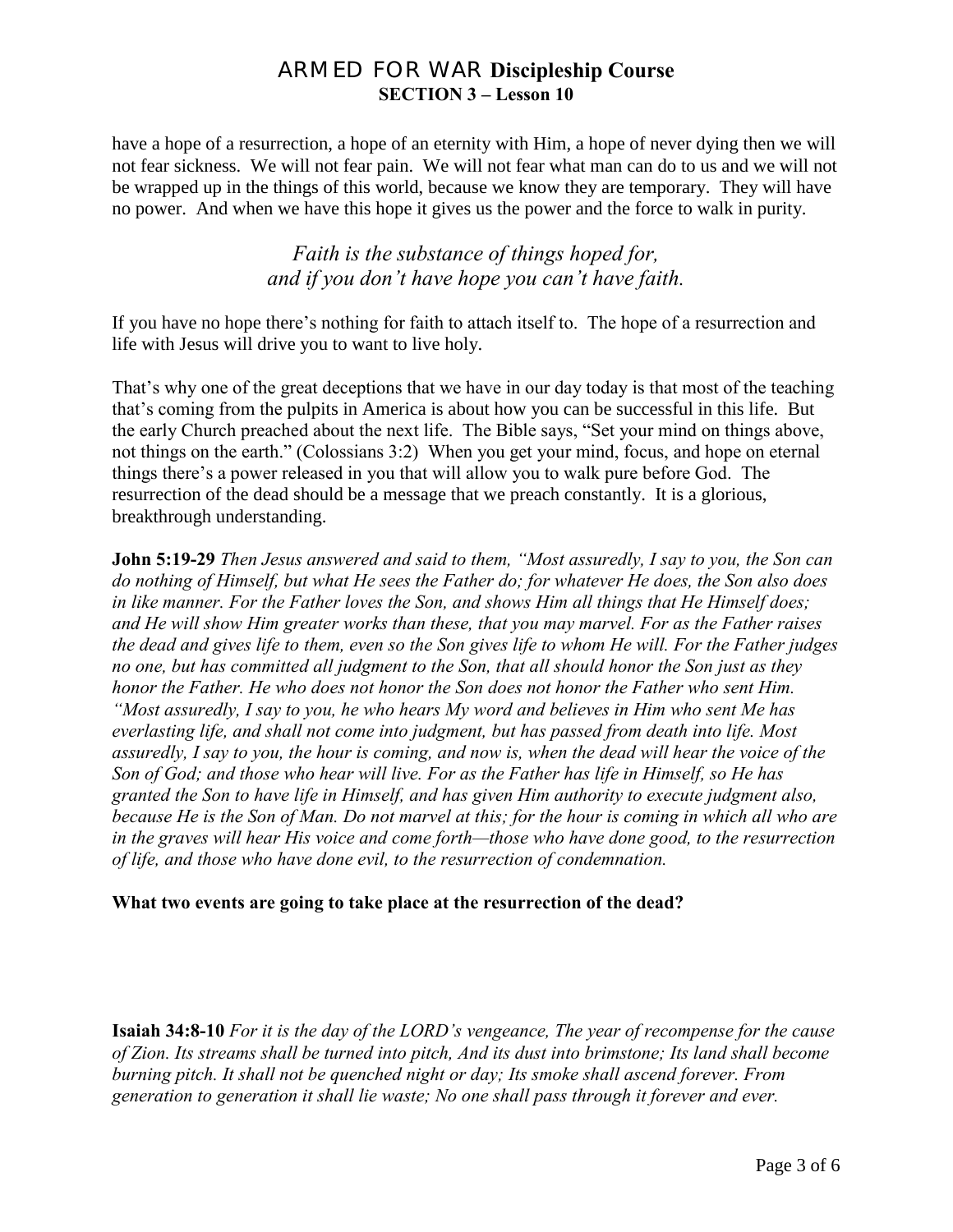Brimstone literally speaks of a substance found in the belly of the earth, in the core of the earth. Jesus and the Bible preached fire and brimstone. It was a warning to those who would reject Christ. "It is given unto men," the Bible says, "once to live and then judgment." (Paraphrasing Hebrews 9:27) Then you're going to face the Judge and He is going to say, "Your sins are covered by the blood of Jesus,enter into My Kingdom." Or, He is going to say, "You are guilty of all these sins and be casted out."

#### **What is the eternal judgment for those who reject Jesus Christ?**

**Matthew 3:12** *His winnowing fan is in His hand, and He will thoroughly clean out His threshing floor, and gather His wheat into the barn; but He will burn up the chaff with unquenchable fire."*

**Matthew 18:8** *If your hand or foot causes you to sin, cut it off and cast it from you. It is better for you to enter into life lame or maimed, rather than having two hands or two feet, to be cast into the everlasting fire.*

## *There is an eternal judgment.*

**Matthew 25:41** *Then He will also say to those on the left hand, "Depart from Me, you cursed, into the everlasting fire prepared for the devil and his angels:*

A literal fire, a literal torment, a literal place that is prepared for the devil and his angels is prepared for those who reject Jesus Christ. Now I"m not saying just those who say, "I don"t believe Jesus existed, because there were many claiming to know Jesus. Jesus said, "In that day many will come unto me and I will say, "depart from me you workers of iniquity", for I never knew you." (Matthew 7:23)

**Luke 16:19-31** *"There was a certain rich man who was clothed in purple and fine linen and fared sumptuously every day. But there was a certain beggar named Lazarus, full of sores, who was laid at his gate, desiring to be fed with the crumbs which fell from the rich man"s table. Moreover the dogs came and licked his sores. So it was that the beggar died, and was carried by the angels to Abraham"s bosom. The rich man also died and was buried. And being in torments in Hades, he lifted up his eyes and saw Abraham afar off, and Lazarus in his bosom. "Then he cried and said, "Father Abraham, have mercy on me, and send Lazarus that he may dip the tip of his finger in water and cool my tongue; for I am tormented in this flame." But Abraham said, "Son, remember that in your lifetime you received your good things, and likewise Lazarus evil things; but now he is comforted and you are tormented. And besides all this, between us and you there is a great gulf fixed, so that those who want to pass from here to you cannot, nor can those from there pass to us." "Then he said, "I beg you therefore, father, that you would send him to my*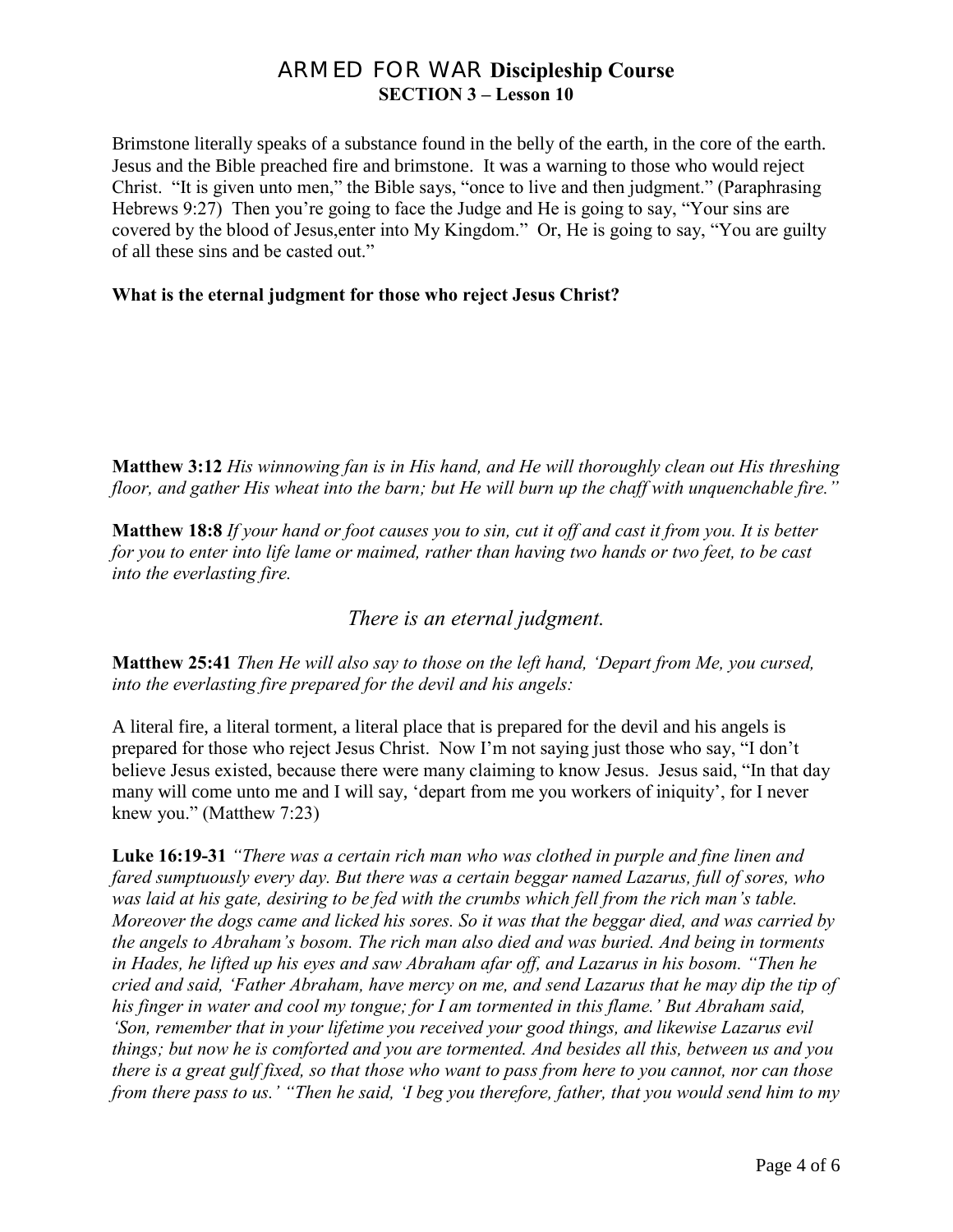*father"s house, for I have five brothers, that he may testify to them, lest they also come to this place of torment." Abraham said to him, "They have Moses and the prophets; let them hear them." And he said, "No, father Abraham; but if one goes to them from the dead, they will repent." But he said to him, "If they do not hear Moses and the prophets, neither will they be persuaded though one rise from the dead.""*

He"s talking about a literal death, a literal torment, a literal hell, a literal paradise, a literal separation: this was a literal story. This is a great warning. Not only for the ungodly,not only for those who rejected Moses and the law, but a great warning for those also who served God at one time and walked away.

**Hebrews 10:28-31** *Anyone who has rejected Moses" law dies without mercy on the testimony of two or three witnesses. Of how much worse punishment, do you suppose, will he be thought worthy who has trampled the Son of God underfoot, counted the blood of the covenant by which he was sanctified a common thing, and insulted the Spirit of grace? For we know Him who said, "Vengeance is Mine, I will repay," says the Lord. And again, "The LORD will judge His people." It is a fearful thing to fall into the hands of the living God.*

**2 Peter 2:21** *For it would have been better for them not to have known the way of righteousness, than having known it, to turn from the holy commandment delivered to them.*

It goes on to say they"re like dogs returning to the vomit. He says the judgment will even be greater for them. There is a judgment for those who have not received Jesus Christ. They are in eternal torment. Every one of us is born worthy of going to hell. Every one of us has fallen short of the glory of God. Every one of us deserves hell.

A loving God gave us a way to get out of hell. A loving God gave us a way to be raised from the dead. A loving God gave us a way to walk with Him through eternity. He was rescuing us from hell. We were already on our way.

There is a resurrection from the dead. We are going to rise up and be alive forever and ever. And there is an eternal judgment with a literal hell, a literal fire, and literal brimstone. The same place that is reserved for the devil and his angels is reserved for those who reject Jesus Christ.

# **For Further Study:**

## **Topic: Resurrection**

**Matthew 27:50-53** *And Jesus cried out again with a loud voice, and yielded up His spirit. Then, behold, the veil of the temple was torn in two from top to bottom; and the earth quaked, and the rocks were split, and the graves were opened; and many bodies of the saints who had fallen asleep were raised; and coming out of the graves after His resurrection, they went into the holy city and appeared to many.*

**1 Corinthians 15** (entire chapter)